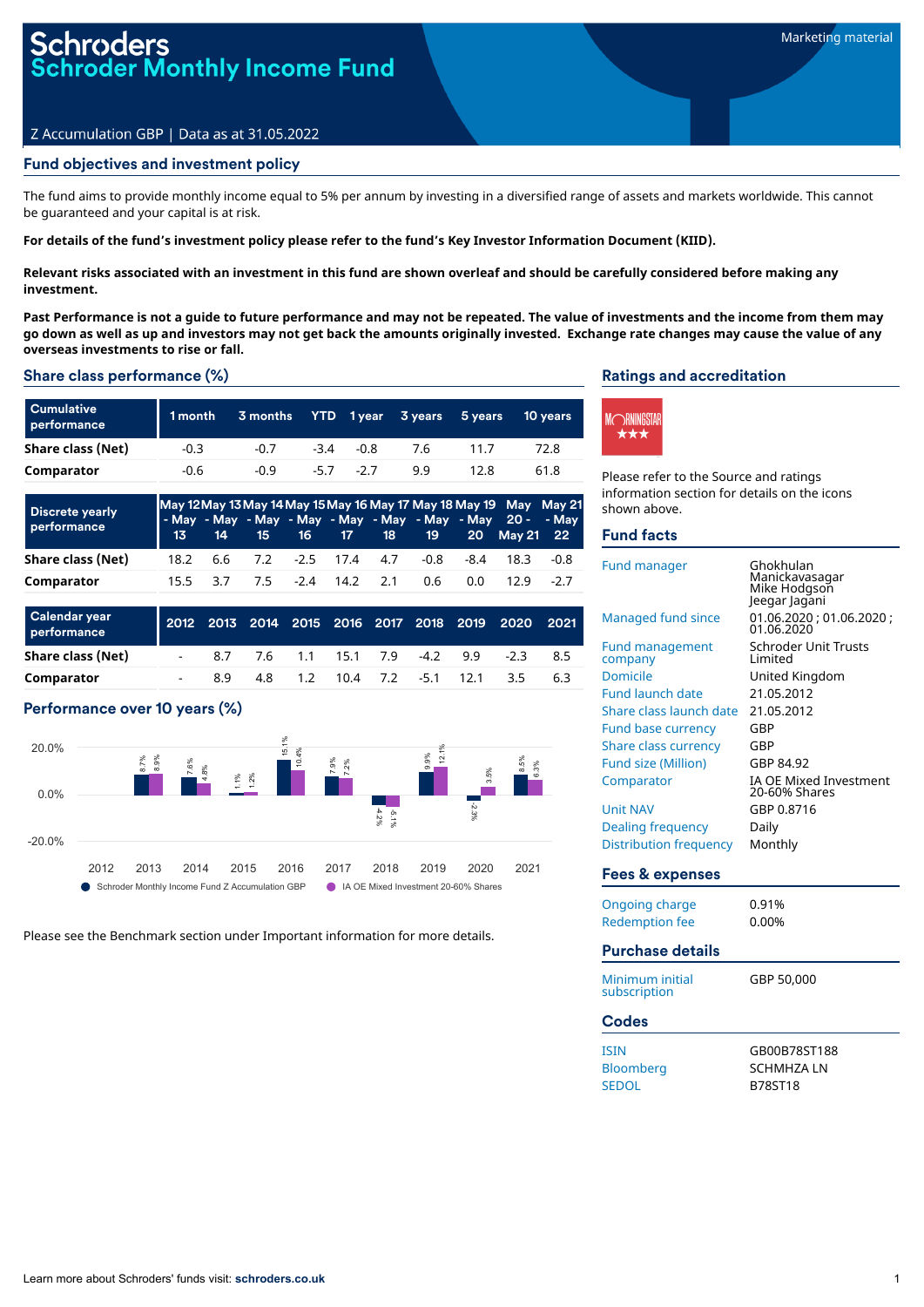Z Accumulation GBP | Data as at 31.05.2022

### 10 year return of GBP 10,000



The chart is for illustrative purposes only and does not reflect an actual return on any investment.

Returns are calculated bid to bid (which means performance does not include the effect of any initial charges), net income reinvested, net of fees.

### Risk considerations

**Liquidity risk:** In difficult market conditions, the fund may not be able to sell a security for full value or at all. This could affect performance and could cause the fund to defer or suspend redemptions of its shares.

**Performance risk:** Investment objectives express an intended result but there is no guarantee that such a result will be achieved. Depending on market conditions and the macro economic environment, investment objectives may become more difficult to achieve. **Please see the KIID and Prospectus for a full list of risk considerations applicable to this fund.**

### Asset allocation

Target refers to the Benchmark listed in the Fund facts section and described under the Share class performance section on page 1. Source: Schroders. Top holdings and asset allocation are at fund level.

# Asset class (%)



# Region (%)



### Synthetic risk & reward indicator (SRRI)



The risk category was calculated using historical performance data and may not be a reliable indicator of the fund's future risk profile. The fund's risk category is not guaranteed to remain fixed. Please see the Key Investor Information Document for more information.

#### Risk statistics & financial ratios

|                               | <b>Fund</b> | <b>Comparator</b> |
|-------------------------------|-------------|-------------------|
| Annual volatility (%)<br>(3y) | 12.1        | 9.0               |
| Beta (3y)                     | 1.3         |                   |
| Sharpe ratio (3y)             | 0.2         | በ 4               |

Source: Morningstar. The above ratios are based on bid to bid price based performance data. Please note this is an accumulation share class and as such the investor will not receive an income distribution. Any income will be reinvested into the fund.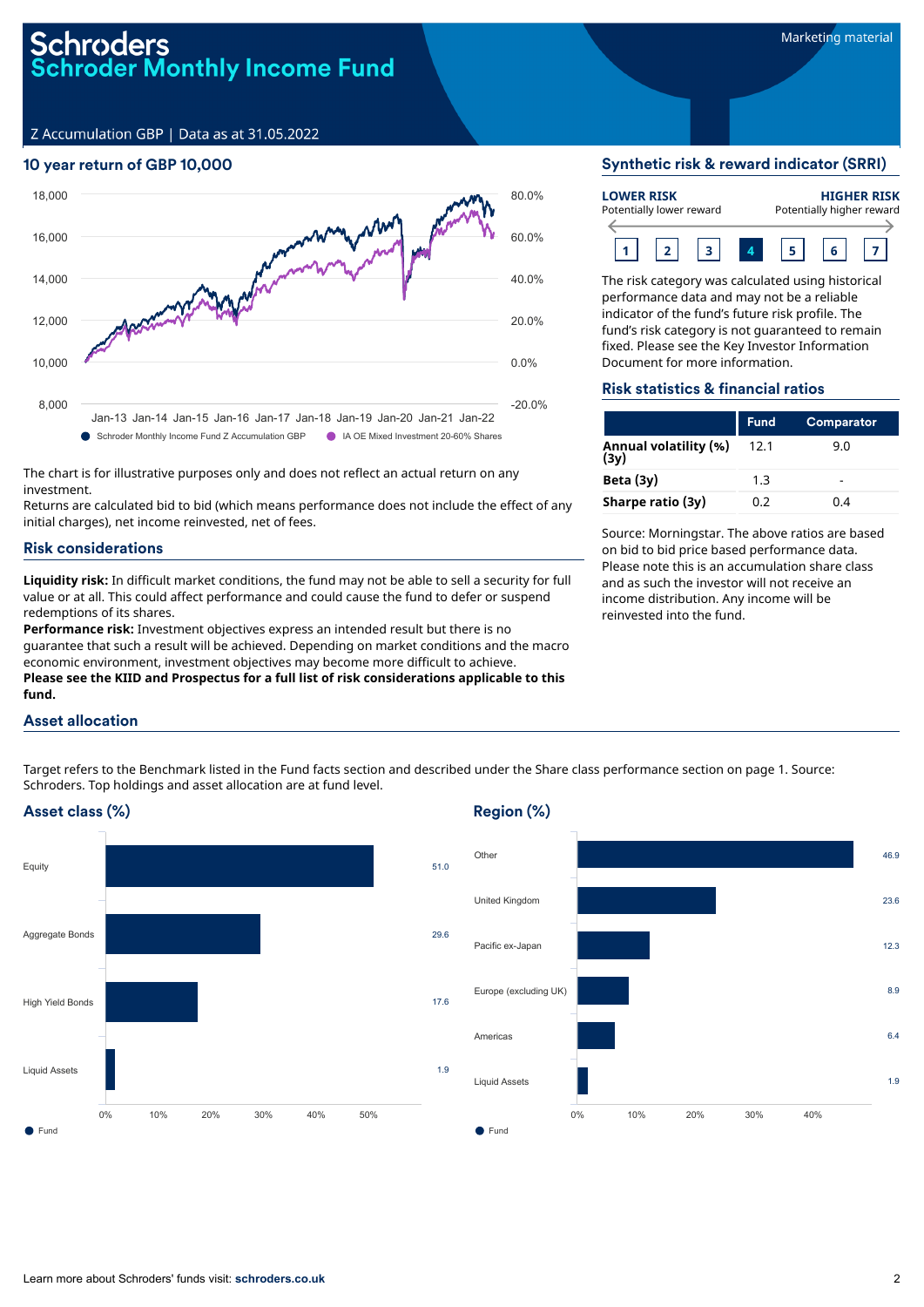# Z Accumulation GBP | Data as at 31.05.2022

# Top 5 holdings (%)

| <b>Holding name</b>                                                         | ℅    |
|-----------------------------------------------------------------------------|------|
| SCHRODER HIGH YIELD OPPORTUNITIES FUND A INC                                | 17.6 |
| SCHRODER UK-LISTED EQUITY INCOME MAXIMISER FUND<br>Q1 INCOME                | 12.9 |
| Schroders International Selection Fund ASIAN DIVD MAX<br>EUR A DIS MF       | 12.3 |
| SCHRODER UTL SCHRODER STERLING BROAD MARKET<br><b>BOND X INCOME (GROSS)</b> | 10.7 |
| Other                                                                       | 44 R |

### Share class available

|                               | <b>Z Accumulation GBP</b> | <b>Z Income GBP</b> |
|-------------------------------|---------------------------|---------------------|
| <b>Distribution frequency</b> | Monthly                   | Monthly             |
| <b>ISIN</b>                   | GB00B78ST188              | GB00B66FVB83        |
| <b>Bloomberg</b>              | <b>SCHMHZALN</b>          | <b>SCHMHZILN</b>    |
| <b>SEDOL</b>                  | <b>B78ST18</b>            | B66FVB8             |

# Contact information

Schroder Unit Trusts Limited 1 London Wall Place London United Kingdom EC2Y 5AU Tel: 0800 182 2399 Fax: 0333 207 4504

For your security, communications may be taped or monitored.

# Information relating to changes in fund manager, investment objective, benchmark and corporate action information

Some performance differences between the fund and the benchmark may arise because the fund performance is calculated at a different valuation point from the benchmark. The fund's performance should be assessed against the income target of 5% per annum and compared against the Investment Association Mixed Investment 20%-60% Shares Sector average return. Mike Hodgson, Jeegar Jagani and Ghokhulan Manickavasagar replaced the Fixed Income and Structured Fund management Team as Fund Managers for this fund on 01.06.2020.

#### **Benchmarks:**

The investment manager invests on a discretionary basis and there are no restrictions on the extent to which the fund's portfolio and performance may deviate from the benchmark. The investment manager will invest in companies or sectors not included in the benchmark in order to take advantage of specific investment opportunities.

#### Source and ratings information

Source of all performance data, unless otherwise stated: Morningstar, bid to bid, net income reinvested, net of fees.

**Morningstar Rating:**© Morningstar 2022. All Rights Reserved. The information contained herein: (1) is proprietary to Morningstar and/or its content providers; (2) may not be copied or distributed; and (3) is not warranted to be accurate, complete or timely. Neither Morningstar nor its content providers are responsible for any damages or losses arising from any use of this information. Past performance is no guarantee of future results.